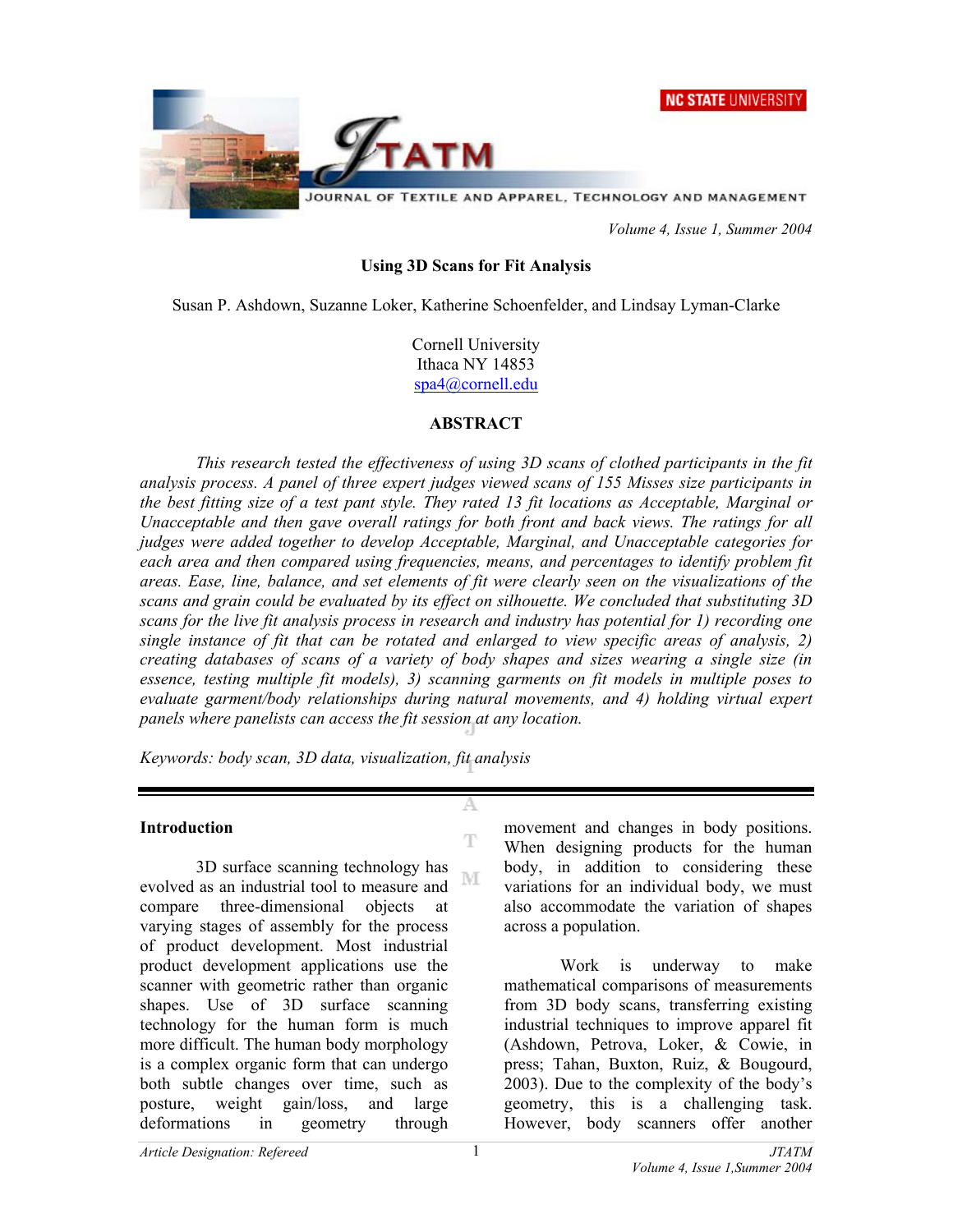immediate benefit to the apparel industry by capturing an accurate 3D representation of a garment's relationship to the body while minimizing visual distractions. Our research has found that the 3D scanner is an effective tool to capture and store critical visual fit information that is more effective than photographs (Douty, 1968) or videotapes (McCulloch, Paal, & Ashdown, 1998) used for body shape analysis and apparel fit analysis by past researchers. By scanning study participants wearing a basic ready-towear style of pant and viewing the scans from a variety of positions using rotation and zooming, we have visually analyzed fit to identify problem areas in a pattern design for its target market.

## **Cost and Size of Scanners**

Scanning technology is rapidly becoming more affordable. Current scanners differ in price range (US \$40,000 - 410,000), as well as resolution (1 - 8 mm) and speed (3 - 15 seconds). Most of the current scanners on the market use laser stripe projection while others use projection of patterned light or stereo photogrammetry (Daanen & van de Water, 1998). With laser stripe projection, narrow bands of laser light are projected on the body and the image is captured by a set of cameras. The lasers travel from the top of the scanner down to the base, projecting light along the whole body while the cameras capture data from the area T illuminated by the laser. These data are saved as a set of X, Y, Z coordinates which  $\mathbb{A}$ are then visualized on a computer screen. T The scanner software patches together the different camera views to represent a single М object. The software triangulates the data points and visualizes the image as a threedimensional surface on the screen. The speed of the movement of the lasers as well as the number of cameras determines the number of points captured and quality of the scanned image. Scanners utilize anywhere from 2 to 16 cameras. Those with more cameras are able to capture a large amount of information about the subject including colors and textures in addition to form. The quality of the scanned image is also affected by the sophistication of the software that

aligns the different camera views. Software can be used to remove redundant points where different camera views overlap and to 'patch' areas where the camera has missed data points, all leading to a more complete smoothed visualization of the scanned body.

Scanner technology was designed to maximize the quality of scans of minimally clothed subjects. The optimal position for scanning is a modified anthropometric position with feet positioned about 30 cm apart and with arms abducted from the body. Other positions often result in holes or missing data due to some portion of the body obscuring another area such as under the arms, or areas where the camera cannot record data, such as surfaces parallel to the floor. Surfaces such as hair and dark, textured clothing also erode the quality of the scan by scattering the light and preventing the cameras from capturing a complete set of data points.

## **Body Scan Applications**

Three-dimensional body scanning has a multitude of uses both within and outside the apparel industry. Outside the industry, computer animators have been using scanned images for animated movies such as *Final Fantasy* (Robertson, 2001), for computer generated special effects such as those in the *Matrix* (Ayotte, 2003)*,* and for generating digital images of famous personalities to use as stars in computer games (Chezzi, 2004). Designers working on products to accommodate the human body such as workspaces or car seats have used scanning to ergonomically shape the final design (Cerney, 2003). Physicians have used 3D surface scans to track body changes, recording accurate "before" and "after" states (Vannier, Pilgram, Bhatia, Brunsden, & Commean, 1991).

Within the apparel industry, body scanning promises a multitude of opportunities. Business-to-business (B2B) companies such as Bodymetrics ([http://www.bodymetrics.com/\)](http://www.bodymetrics.com/) and My Virtual Model (MVM, [http://myvirtualmodel.com/\)](http://myvirtualmodel.com/) are teaming up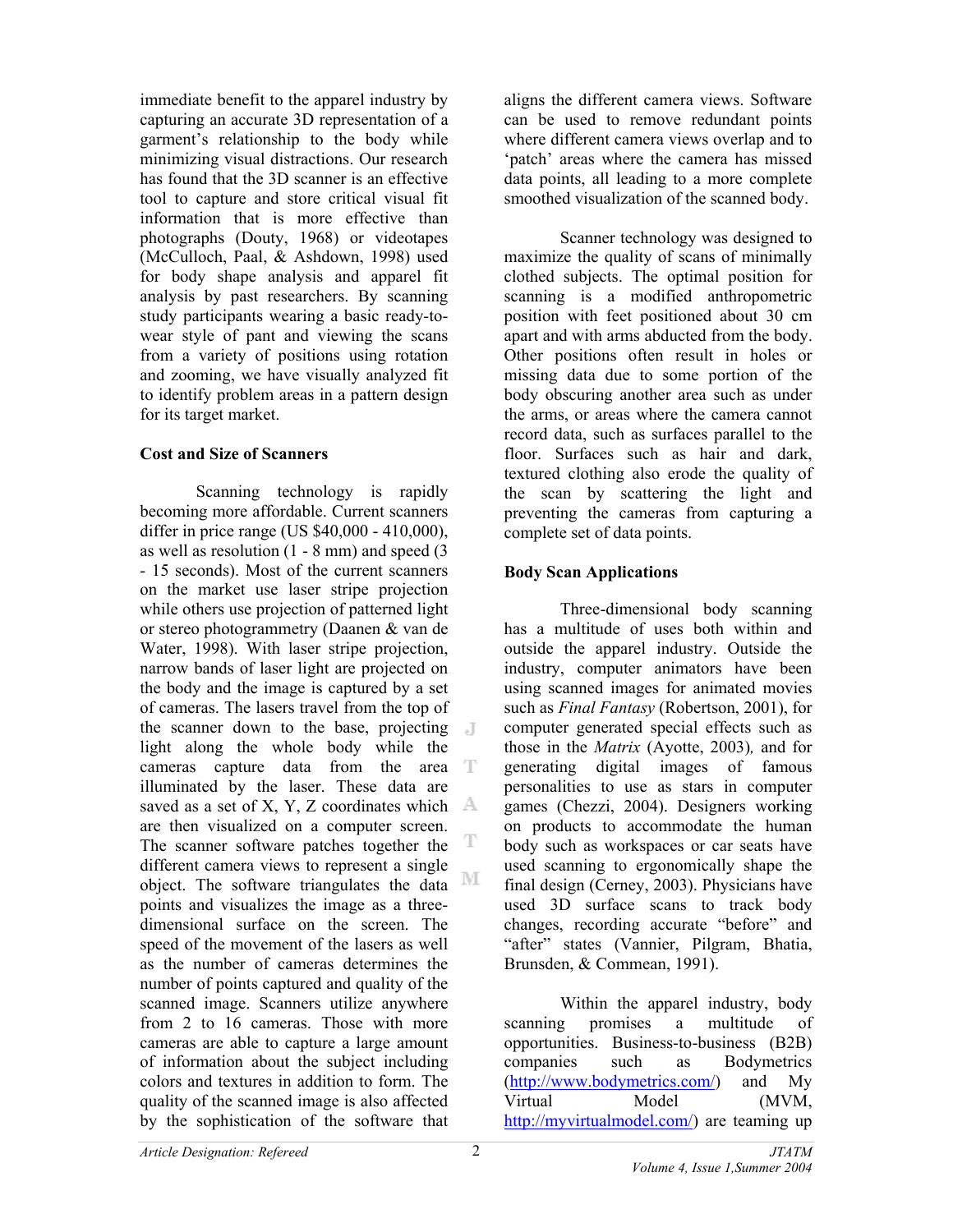with retailers to create virtual models of customers, which consumers can manipulate to mirror their own bodies. Consumers can then try clothing on their model online. The current, widely available technology developed by MVM creates models from manual measurements but the concept is to eventually try clothing on actual scan data. Other companies such as Yourfit.com allow consumers to enter their measurements (or eventually their scans) to predict appropriate sizes across different brand-name apparel (Abend, 2001).

In B2B situations, companies<br>including PAD Systems Technologies Systems Technologies ([http://www.padsystem.com](http://www.padsystem.com/)/), Browzwear ([http://www.browzwear.com](http://www.browzwear.com/)/), and Optitex ([http://www.optitex.com/\)](http://www.optitex.com/) are developing programs designed to work with a two dimensional pattern draped over an avatar created from scan data. Some programs under development allow the patterns to be manipulated in three dimensions on the screen and then to be flattened back to a two-dimensional pattern for production. Groups such as Osma Engineering S.A.S. offer a collection of software packages that allows the designer to use a scan to gather automatic measurements, translate those measurements into a custom pattern, virtually "stitch" the pattern together, try it on a virtual model, make modifications to the pattern, flatten it back to two -T dimensions, make a marker, and send it for production (DesMarteau & Speer, 2004). A.

New technologies allow the T designer or product developer work digitally as long as possible so that patterns can be NI modified up to the last minute and manufactured to changing specifications to accommodate consumer preferences and the ever-changing market. Scanning can contribute to this process by creating one or many virtual consumers or fit models within the flexibility of a digital environment.

# **Fit Analysis**

Analysis of the fit of clothing is a complex process in which the relationship between the human body and clothing is

assessed to judge how well the clothing conforms to a set of requirements. These requirements or elements of fit are commonly categorized as ease, line, grain, balance and set (Erwin, Kinchen, & Peters, 1979). A well-fitted garment is a garment that hangs smoothly and evenly on the body, with no pulls or distortion of the fabric, straight seams, pleasing proportions, no gaping, no constriction of the body, and adequate ease for movement. Hems are parallel to the floor unless otherwise intended, and the garment armscyes and crotch do not constrict the body.

Expert panels are frequently used in fit analysis research and other types of research to assess complex issues when objective measures cannot be found. The concept behind the use of expert panels is that the human senses used as a testing instrument can identify and process complex stimuli more effectively than other measurement devices, particularly when complex forms of pattern recognition are needed (Leibowitz & Post, 1982). Fit analysis of apparel has been effectively conducted by panels of trained judges to provide reliable and valid data (Choi & Ashdown, 2002). In addition to averaging responses over the group of judges, discussion and negotiation of ratings can improve reliability as complex visual analysis decisions are made.

In industry, fit analysis is often conducted with a single fit model for each brand in a base size. A team of pattern makers and designers view a sample garment on the fit model and judge its effectiveness, make changes, and approve the garment for development of a production pattern. The team acts similarly to the expert panel of judges in fit analysis research. With off-shore production, these collaborative sessions are more difficult to stage due to remote location of pattern making or assembly. Two advances in technology have aided fit analysis recently. Fit model "doubles", dress forms made from body scans of the fit model, allow sample and production garments to be tested at remote sites. Systems, such as Alva products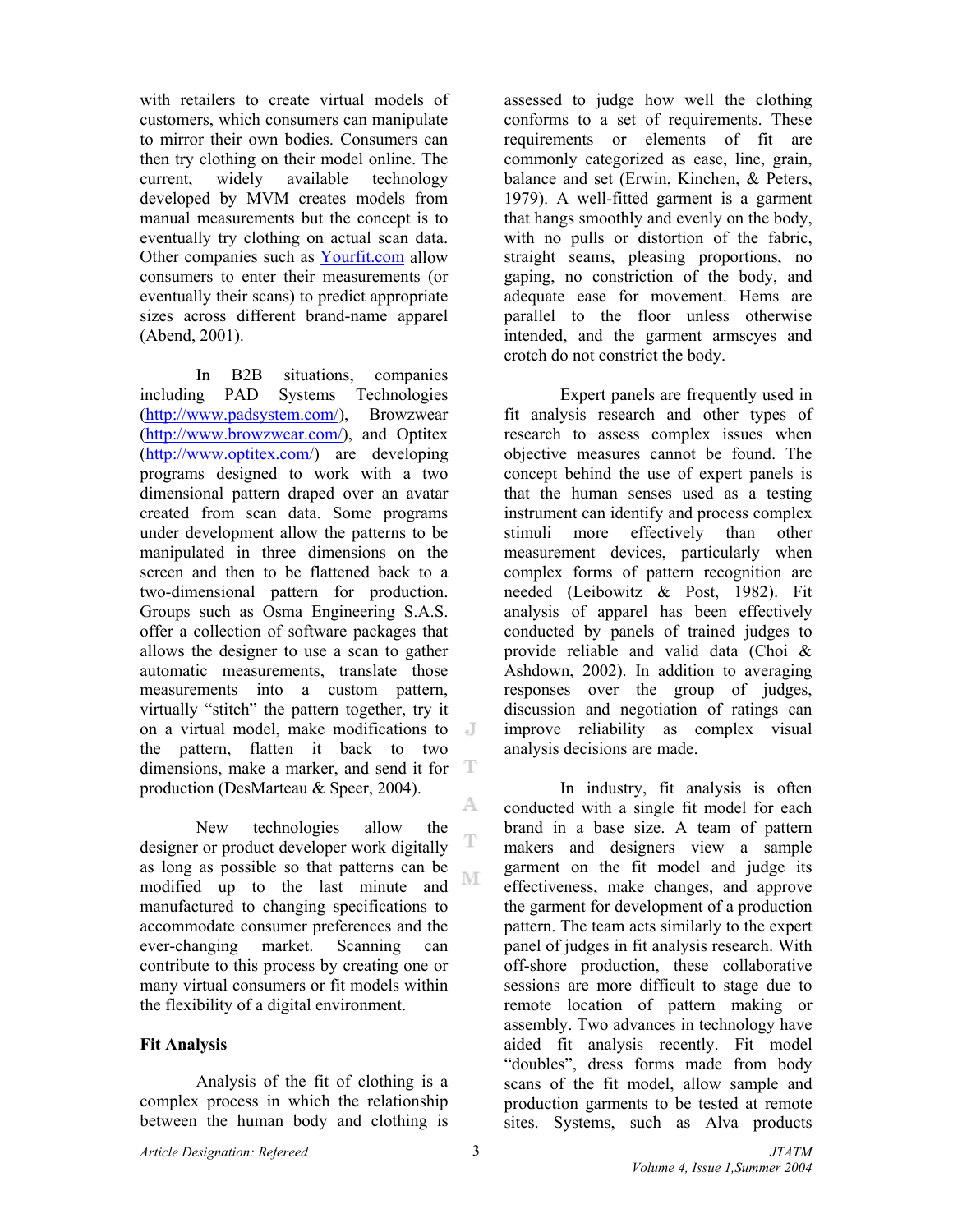([http://www.alvaproducts.com/\)](http://www.alvaproducts.com/) take digital images of a garment on a form in order to discuss fit by videoconferencing these images back to a home office. The resolution of these images is not ideal and video conferencing by satellite or the Internet further reduces the clarity of the images. However, neither of these new methods provides a fit analysis that can use multiple fit models representative of the target market population's variation in body shape and measurements.

This research tested the effectiveness of using 3D scans of clothed participants in the fit analysis process. Substituting 3D scans for the live fit analysis process in research and industry has the potential for 1) recording one single instance of fit that can be rotated and enlarged in specific areas for analysis, 2) creating databases of scans of people with differing body shapes and sizes wearing a single style (in essence, testing multiple fit models), 3) scanning garments on fit models in multiple poses to evaluate garment/body relationships during natural movements, and 4) holding virtual expert panels where panelists can access the fit session from any location.

## **Method**

This research is part of an ongoing project using the body scanner to improve an existing apparel sizing system based on target market 3D scan data. Using multiple measurements derived from scan data, we are evaluating how the size range, measurement specifications, and grading rules can be improved to better accommodate a set of pants designed for a specific female target market. A Tecmath VITUS/smart 3D body scanner with eight cameras and four eye-safe laser light sources was used to capture approximately 300,000 spatial data points per scan for each participant in the study. Two hundred and five female participants were selected to fit our industry partner's target market of 34-55 year old women in Misses 4 - 16 and Women's 14 - 24 sizes. Participants were scanned twice, once in minimal clothing and a second time in the best-fitting size of test pants, selected by the researcher to fit at the hip. Foam strips were used to hold the pants up at the waistband if necessary to maintain the correct relationship of the pants to the body. The Polyworks software suite from Innovmetric was used to merge, align, and clean the scan data and to provide 3D visualizations of the scan data.



 $\overline{d}$ 

*Figure 1.* Front and back views of two study participants rated with Acceptable and Unacceptable fit.

In order to understand the objective data from the scans and to make recommendations on how to design a better sizing system, it was necessary to identify

the pants and the portions of the pants that fit well and those that fit poorly. We observed that the visualization of the scans of the subjects wearing the pants clearly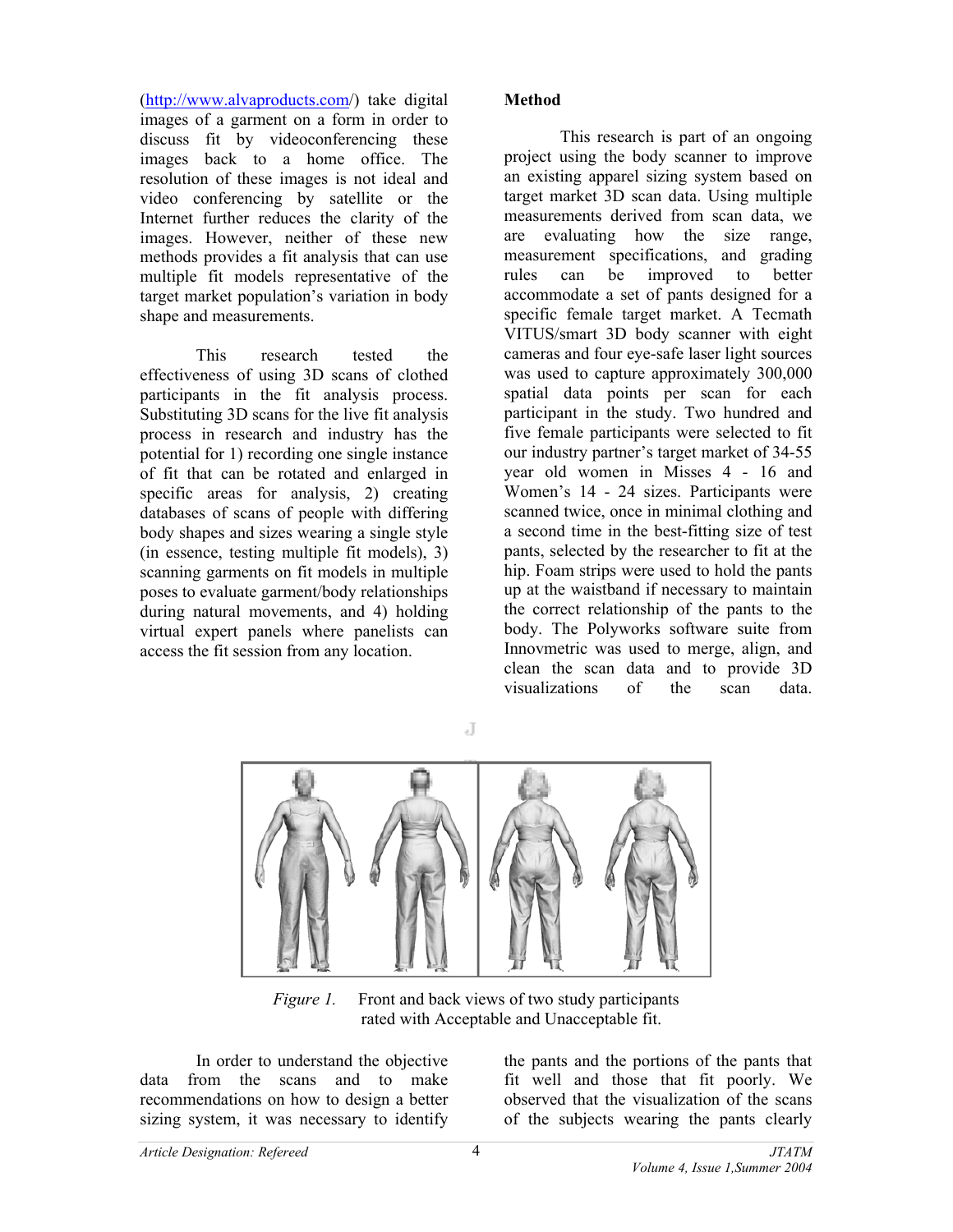showed classic stress folds, compression of the body, and distorted areas of the silhouette that identify areas of misfit (Figure 1). The scans could be rotated to any view of the body on a horizontal axis—back, side, or front—as well as on a vertical axis to view from a different angle (Figure 2). In

addition, the rater could zoom to enlarge a specific location of interest. The stress folds show the fit of the pants clearly in Figure 3. The pants are somewhat tight at the abdomen and loose at the waist.



*Figure 2.* Rotated pant scans.



*Figure 3.* Selective zoom of pant scan.

T

After scanning the participants, scan data were processed to create smoothed 3D A visualizations. Scan files were then merged to create one file with the minimally clothed scan represented next to the scan of the participant in the best-fitting size of test MI pants. A database was developed in Microsoft Access to allow each expert to view the merged scans and rate 13 critical fit

locations and overall front and back ratings (Figure 4). We designed a process involving a panel of three expert judges to assess the fit of the pants using the scans. The experts averaged over 20 years of experience in judging fit in various capacities; theatrical costuming, teaching fit, evaluating the fit of student projects, and fit research.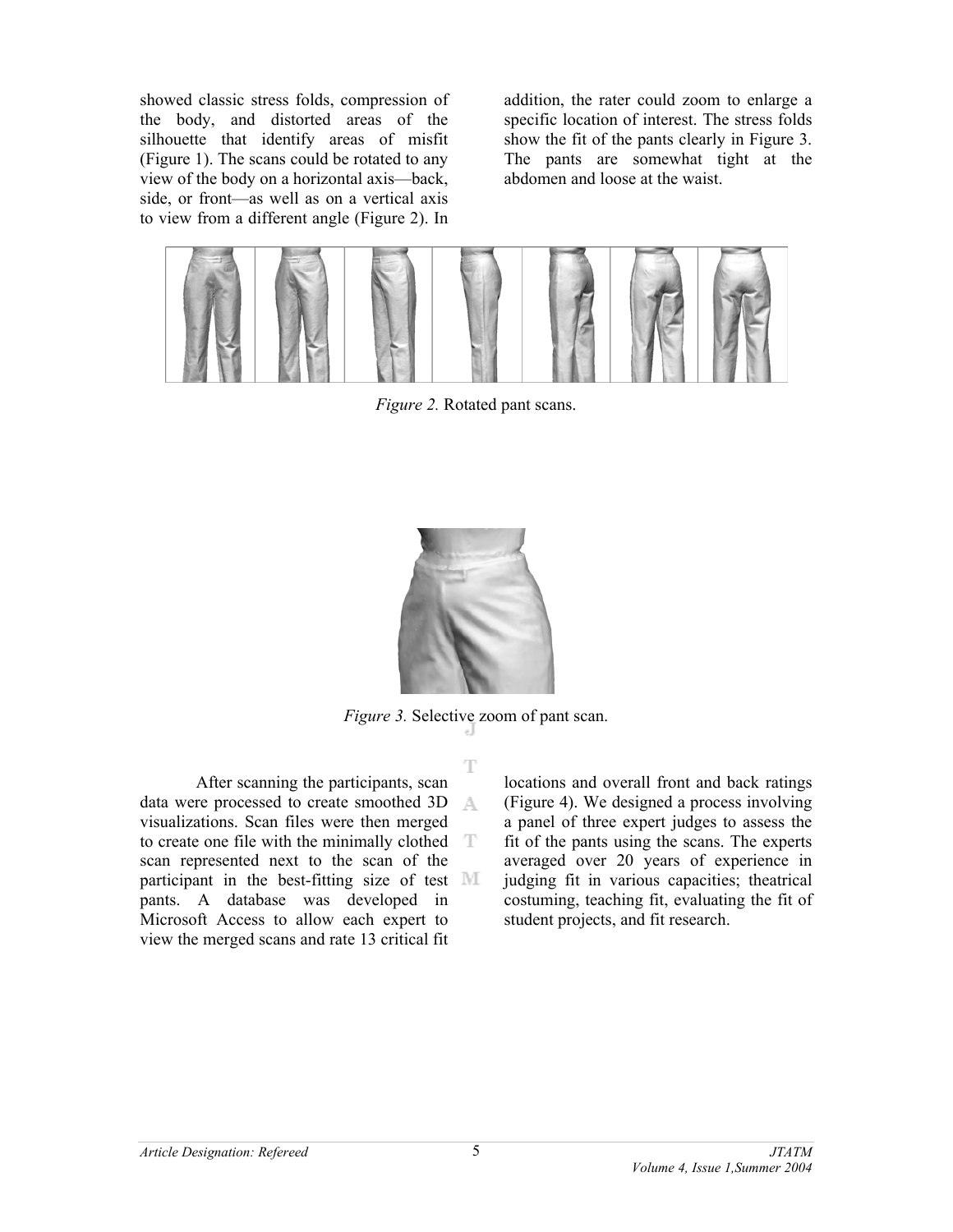| Pants Size 10                           |                      | <b>F</b> Foam Strips Added |  |
|-----------------------------------------|----------------------|----------------------------|--|
| Front<br>A M U                          | <b>Back</b><br>A M U | <b>Comments</b>            |  |
| PEE<br>Waist                            | PITT                 |                            |  |
| Waist<br><b>FPF</b><br><b>Placement</b> | <b>PFF</b>           |                            |  |
| <b>FPF</b><br><b>Abdomen</b>            | PFF                  |                            |  |
| PFF<br>Hip                              | PTT                  |                            |  |
| PFF<br>Crotch                           | PTF                  |                            |  |
| Below<br><b>Buttocks</b>                | PIFF                 |                            |  |
| <b>PFF</b><br>Thigh                     | PTT                  |                            |  |
| PFF<br>Overall                          | PIT                  |                            |  |
| <b>Comments on Overall Fit</b>          |                      | Fit Model Equivalent       |  |
|                                         |                      |                            |  |
|                                         |                      |                            |  |
| <b>LEGEND</b>                           |                      |                            |  |

*Figure 4.* Screen-shot of rating database and scan visualizations.

Twenty-six study participants were scanned in more than one size of pants if it seemed there was a question about which size fit best at the hip. The expert panel reviewed the 3D visualizations of these participants in the different sizes in which they were scanned and determined the best fit size to use for further analysis. While the better fit may have been difficult to determine at the time of the data collection, viewing the scans side by side usually resulted in an easy decision between the sizes. The scans not selected as the best fit for these participants were removed from  $\mathbb{R}$ future use in the study. In addition, two participants' scans were removed from  $\top$ further analysis at this time because they had extreme right/left body asymmetry which was atypical of the overall sample, leaving a sample of 203 scans. The sample included T 155 Misses size participants across seven sizes and 48 Women's size participants **M** across six sizes. There were less then 10 participants in each of the Women's sizes 18 through 24, insufficient numbers to draw conclusions for the localized areas. All further analysis will discuss only the Misses' sample.

Each of the three experts individually rated the 155 Misses participant scan visualizations at 13 fit locations as Acceptable (1), Marginal (0), or Unacceptable (-1) and then gave overall

ratings for both front and back views. These ratings were compiled and ratings were flagged for further review when the experts rated at both extremes of the scale, i.e., one expert rated the fit Acceptable and a second expert rated the fit Unacceptable for the same area.

The three experts met as a group to review the scans with these ratings of extreme disagreement. The experts reviewed and discussed the ratings until they agreed on a final set of three ratings (one for each judge) that were within one point of one another (i.e., -1, 0, 0 instead of -1, 0, 1). Ratings were tabulated for the three judges resulting in a score ranging from –3 (all reviewers rated the area as Unacceptable) to 3 (all reviewers rated the area as Acceptable) for each of the 13 fit locations and for front and back overall fit. Unacceptable, Marginal, and Acceptable rating categories were calculated as follows:  $-3$  to  $-1$  = Unacceptable, 0 and  $1 =$ Marginal, 2 and  $3 =$  Acceptable. This rating scale is used in all further analysis.

# **Results**

The three expert judges found the visual analysis process fascinating and effective. The technology enabled them to see such a large number of scans within a short period of time with easy access and re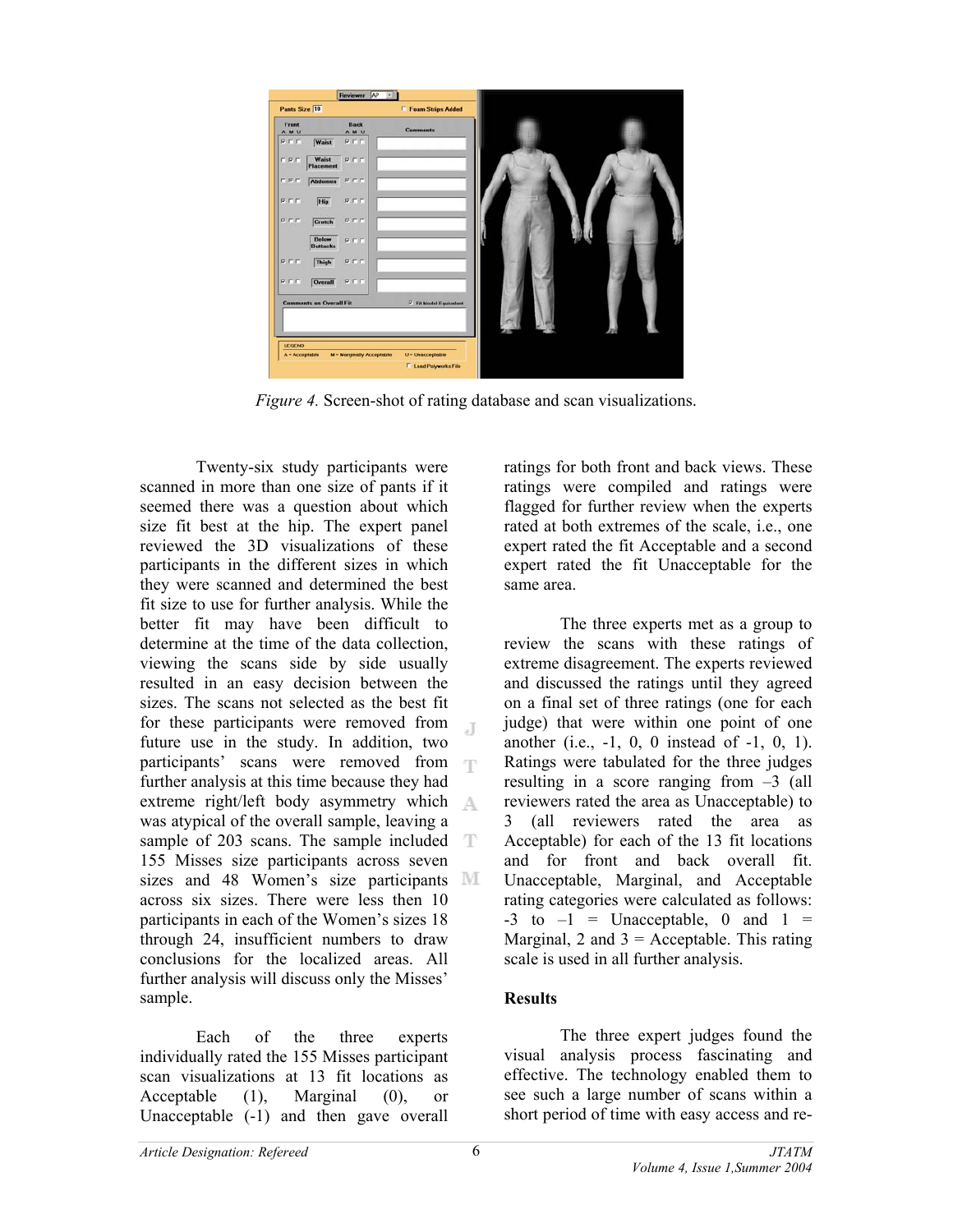access for comparison, dramatically illustrating the breadth of variations in size, shape, and asymmetry of the human body. The ability to rotate the scans for a variety of views and to compare an individual participant's scan with pants to her scan with minimal clothing proved to be a very effective process to evaluate fit. The ability to zoom in to examine an area in detail made it possible to resolve any questions we had about the meaning of a stress fold or compression area. The electronic rating form was on the same screen with the scans, making the rating process easy initially and during panel discussions, reducing rating errors.

Table 1

Means and standard deviations of the visual ratings for the 155 Misses scans were calculated and each scan was placed into an Acceptable, Marginal, or Unacceptable category for the 13 fit locations and the overall front and back based on the combined ratings of the experts (See Table 1). For example, for the overall front view, the mean rating score of the scans in the Misses size target market fell in the marginal rating category  $(M = 0.90, SD)$  $= 1.95$ ). For the overall back view, the mean rating score of the Misses size target market was also in the marginal rating category but fell closer to unacceptable  $(M = 0.15, SD =$ 1.61). Table 1 also presents a count of the scans rated Acceptable, Marginal, and Unacceptable arranged in anatomical order (from waist down) followed by the overall front and overall back ratings.

|                       | Score <sup>a</sup> |                 | Count within Rating Category |          |              |
|-----------------------|--------------------|-----------------|------------------------------|----------|--------------|
|                       | M                  | SD              | Acceptable                   | Marginal | Unacceptable |
| Waist Front           | 0.26               | 2.22            | 58                           | 36       | 61           |
| <b>Waist Back</b>     | 0.69               | 2.16            | 79                           | 27       | 49           |
| Waist Placement Front | 1.84               | 1.07            | 123                          | 23       | 9            |
| Waist Placement Back  | 1.41               | 1.52            | 91                           | 42       | 22           |
| Abdomen Front         | 1.05               | 1.81            | 78                           | 42       | 35           |
| Abdomen Back          | 1.34               | 1.49            | 78                           | 60       | 17           |
| <b>Hip Front</b>      | 2.22               | 1.36            | 126                          | 16       | 13           |
| Hip Back              | 1.56               | 1.53<br>. I     | 99                           | 34       | 22           |
| Crotch Front          | 1.28               | 1.35            | 77                           | 58       | 20           |
| Crotch Back           | $-0.66$            | 1.50            | 13                           | 51       | 91           |
| <b>Below Buttocks</b> | 1.06               | 1.54            | 64                           | 68       | 23           |
| Thigh Front           | 2.28               | $1.13 \uparrow$ | 134                          | 13       | 8            |
| Thigh Back            | 2.36               | 1.24            | 134                          | 10       | 11           |
| Overall Front         | 0.90               | $1.95$ T        | 69                           | 47       | 39           |
| <b>Overall Back</b>   | 0.15               | 1.61            | 35                           | 71       | 49           |

*Note* . Ratings made by three person expert panel. Individual ratings:  $-1 =$  Unacceptable,  $0 =$  Marginal,  $1 =$  Acceptable.

<sup>a</sup>Score calculated as the total of the 3 experts' ratings at the individual area. Possible range: -3 to 3.

<sup>b</sup>Fit ratings determined from score: -3 to -1 = Unacceptable, 0 & 1 = Marginal, 2 & 3 = Acceptable.

*Article Designation: Refereed JTATM*  Figure 5 plots the same data arranged on order of fit ratings (from worse fitted areas to better fitted areas) to aid in identifying areas that fit most participants, such as the front waist placement, hip front, and thigh front and back, and the areas of more frequent misfit, such as waist front and back, crotch, and overall back. Hip ratings indicated acceptable hip fit for a majority of

participants, which was to be expected since the pants were selected based on the fit at the hip. The crotch back was clearly the worst rated area indicating a general patternmaking problem for this style that was very obvious during the visual analysis. The relatively poor ratings for the overall back category compared to overall front were also due to the misfit in the crotch back. The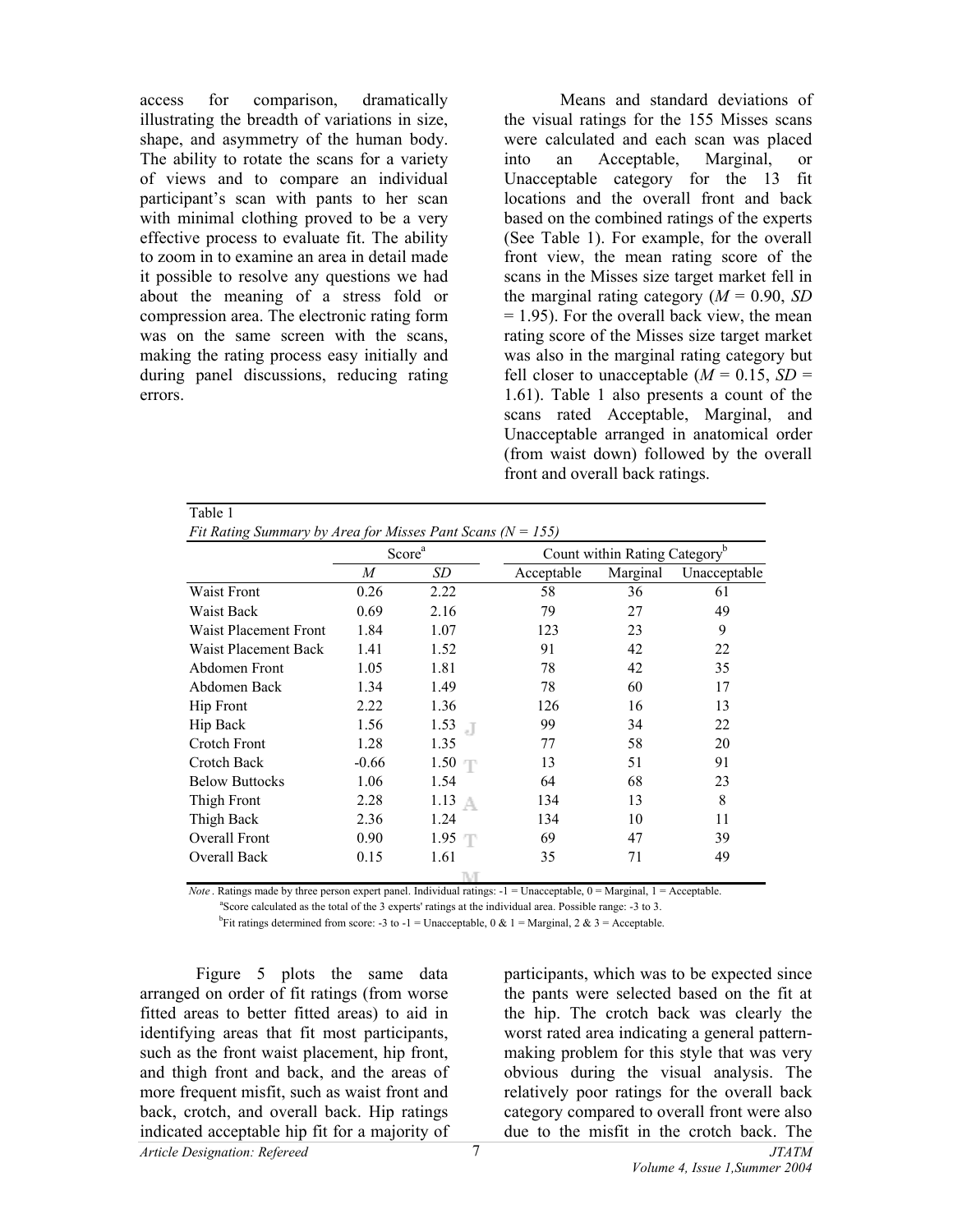waist front and back ratings indicated that the pants fit less than half of the participants acceptably being either too large or too small. On the other hand, fit at the thigh was rated high for most participants. Following these analyses presented in Table 1 and Figure 5, the 3D scans can be reviewed

again to visually explore the Acceptable, Marginal, and Unacceptable categories for critical pattern making problems that would provide better fit for more of the target market. Then, base pattern adjustments can be made accordingly.



*Figure 5*. Percent of participants in rating categories by body location.

Figure 6 displays merged fit ratings for the participants in the Misses group by percentage in size category. Ratings were calculated by averaging the front and back ratings and then assigning each set of ratings a fit category. This analysis shows that there are more

Acceptable fitting pant waists in sizes 4 and 6 and a larger number of Marginal and Unacceptable ratings for the waist in sizes 12, 14, and 16. The results are similar for the abdomen. These results identify the size categories where the sizing system can be improved.

M

T

A

T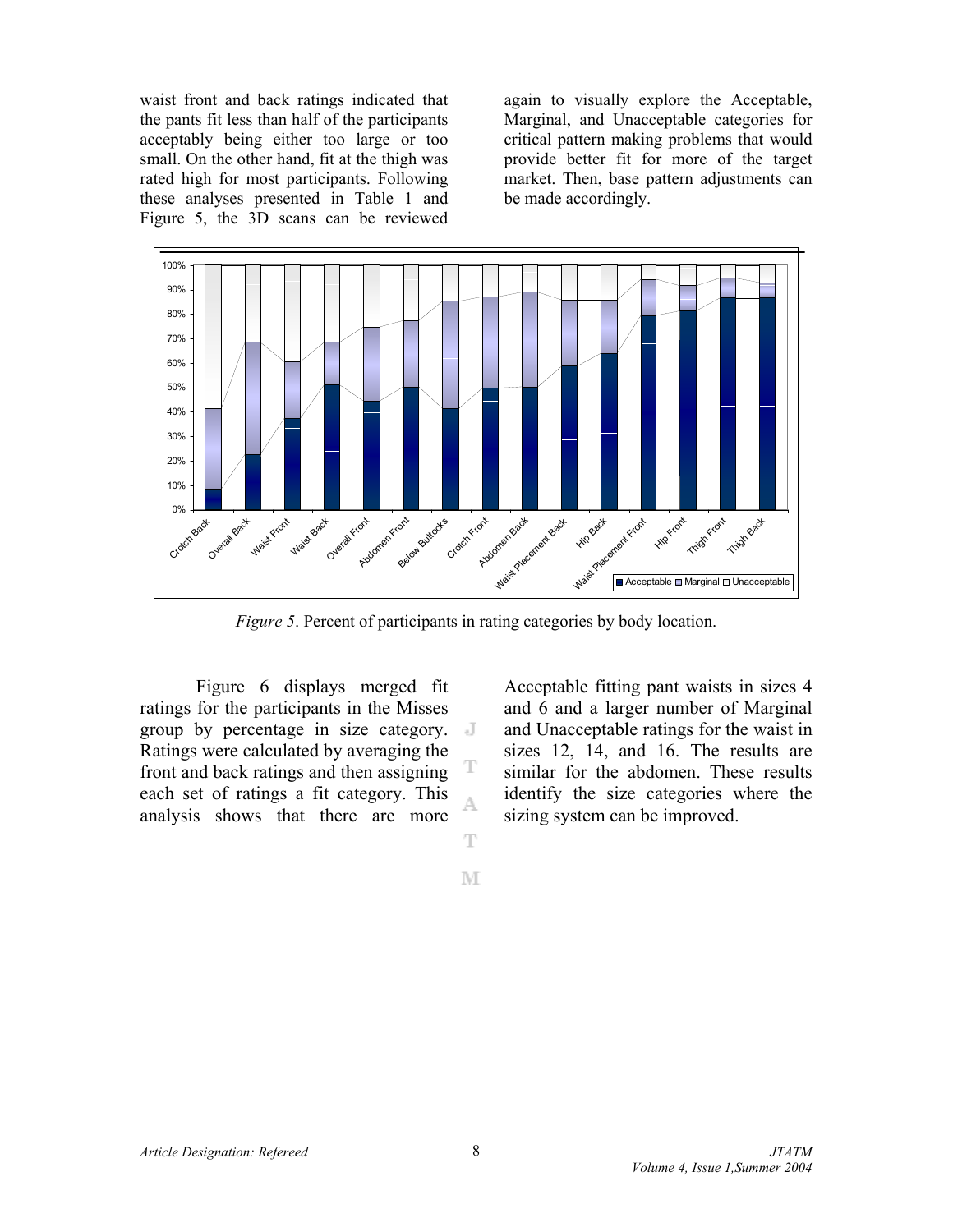

*Figure 6.* Percent of participants in rating categories (merged front and back) by size.

 $\mathbb{I}$ 

In summary, visual analysis of body scans was effectively used to organize scans into three fit categories. These categories were then used to identify areas of critical fit issues for the sample as a whole and for individual sizes. The digital nature of the scans can also provide visual confirmation and exploration following numerical calculations of fit problems.

# **Discussion, Conclusion, and Further Study**

T Visual analysis of fit using 3D scans was similar in many ways to fit analysis A with a live fit model but with some extra benefits. Stress folds were clearly visible T and subtleties of the silhouette of the garment on the body were easy to identify. MI Color, texture, and background distractions were eliminated and it was easier to focus on only the fit issues. In addition, being able to rotate the figure made it possible to view stress folds from all vantage points as they fell around the body. It was also advantageous to be able to view the minimally clothed body simultaneously with the pants scan to identify where the pants were compressing the body and determine body configuration factors contributing to fit problems. The fit judges could note body

landmarks such as the location of the fullest part of the thigh or abdomen, and body angles such as the tilt of the hips, by comparing the body scan while assessing pant fit. Body asymmetries, lordosis or kyphosis of the spine, and one hip higher than the other were also clear in the body scans. An understanding of these body variations highlighted the interactions of clothing and body that created the visible areas of misfit in the pants.

Ease, line, balance, and set, four of the five elements of fit, can be seen in body scans and the fifth, grain, can be evaluated by its effect on silhouette. Some issues related to the ease of garments are clear in the scan or by comparing the minimally clothed scan to the clothed scan. Tightness can be assumed by looking at areas where the body is compressed and areas of looseness can be seen through analysis of folds in the fabric and by comparing the clothed to the unclothed body. Mathematical comparisons of measurements from the two scans (clothed and minimally clothed) are the central focus of our research and these can be used to calculate ease values, providing a range of values that appear to correlate to the Acceptable, Marginal, and Unacceptable ratings to some extent. While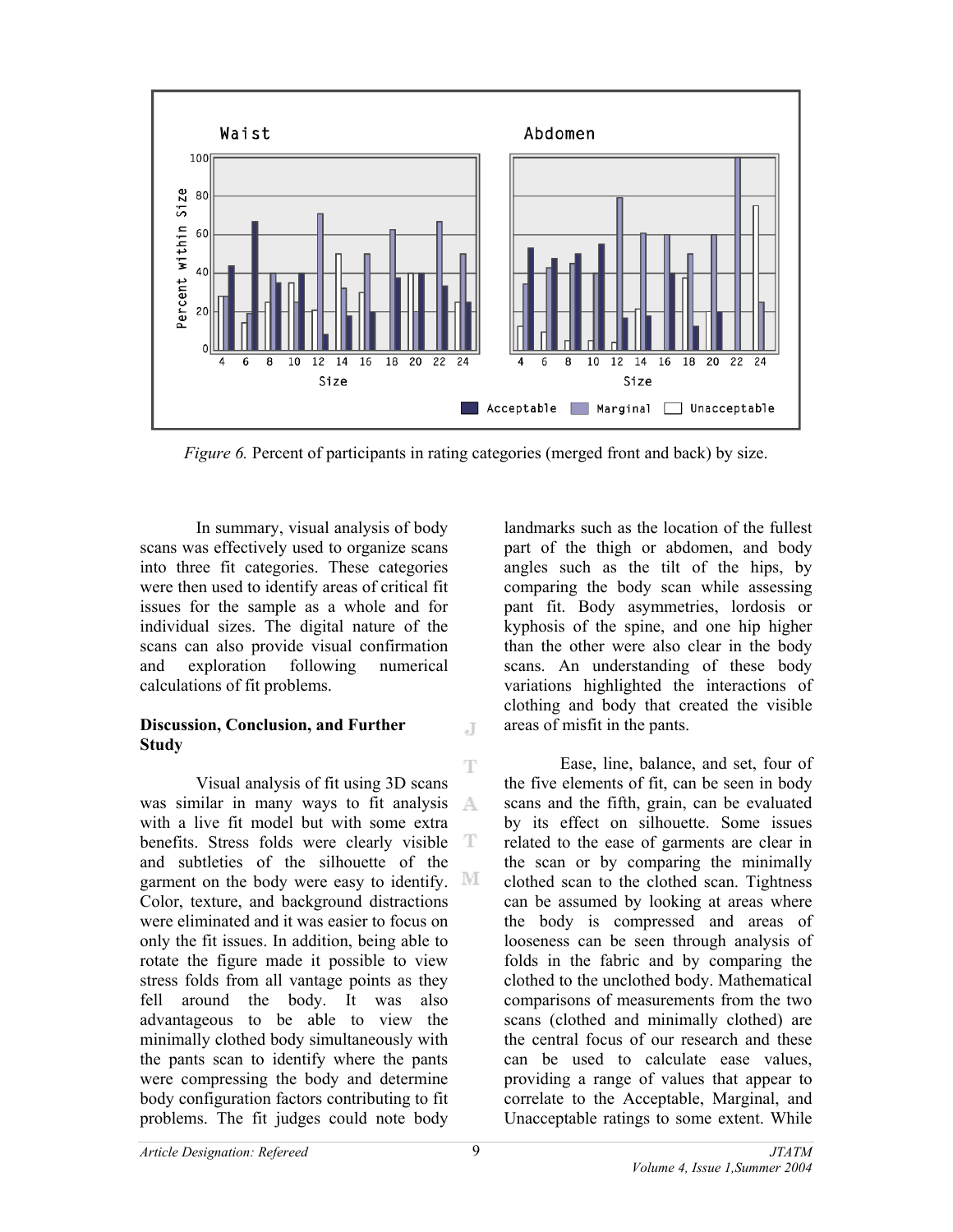it is possible to merge the minimally clothed and pants scan so they are aligned with one another and add transparency to the clothed layer in order to see the ease in three dimensions, registration issues arise due to the variations in body position between the two scan instances. Though the visual analysis can be accomplished very effectively using the scan, some dimensions of ease customary to a live fit session cannot be addressed with this tool. Ease can only be thoroughly analyzed through a combination of visual analysis, manipulating the garment by pinching and folding the fabric of the garment against the body, and asking the wearer or fit model about her perception of the tightness of the garment.

Balance refers to the degree to which the garment hangs evenly from the body in every direction. This can be judged by comparing the silhouette of the garment to the body by rotating the scan so the balance of a garment can be viewed from the top of the figure or from underneath. The set of the garment refers to the way it hangs from the body. A well-set garment will follow the shape of the shoulders or waist and hip area smoothly, with no stress folds or torqued areas; this is clearly visible in the scan images through analysis of stress folds and silhouette.

Line refers to the angle of the seams and other linear elements in the design. T Seam lines do not show in a basic scan image. Scanners that have multiple cameras  $\mathbb{A}$ to capture color and texture information along with the shape data will show the seam lines, making line assessments of fit M possible. However, the basic scans without color have the advantage of showing the stress folds and silhouette clearly because of the lack of color and surface area information that can hide these features. Grain is not visible in the scans, although the result of an off grain garment would be visible in the silhouette.

The ability to store, retrieve, and endlessly analyze a specific fit using electronically accessed body scan images is something that we have not been able to do

with other fit analysis tools. This benefits both researchers and apparel companies by providing a record of the fit that can be compiled into a database, either to record the fit of a particular style or the fit of a style on multiple people. The ability to view a number of people in the same style opens up new possibilities to perfect fit for the readyto-wear industry where the goal is to fit large numbers of people with few size categories. We also found that 3D scans provided images that clearly showed fit issues for discussion when comparing expert panel ratings with extreme disagreement and helped to clear up discrepancies and validate the data.

Another advantage of 3D scan visualizations in fit analysis is that the fit of the same garment on multiple fit models or target market members can be analyzed by comparing their scans side by side, rotating and zooming as necessary. As software is improved to transform 3D scan data to 2D pattern data, additional possibilities for using visual scan data in pattern development and modification during sample making or custom made-to-measure production will emerge. Digital data is easily accessed at multiple locations and a fit analysis can involve a number of people at the same time or at their convenience. 3D scans can be used to improve communication by providing an exact image for discussion that can be easily transported and does not change over time. Expensive time with fit models can be reduced.

Analysis of fit from 3D body scans could also be used for validation of an improved sizing system. Following this methodology, participants would be fitted into the size garment that fits them the best from the original sizing system, and also from a set of garments created using an improved sizing system. Fit analysis of 3D scans of the participants could be used to assess the overall effectiveness of each sizing system and to compare the fit of garments from the systems on individual subjects. The scans of each subject in the two different garments could be compared side to side.

J

T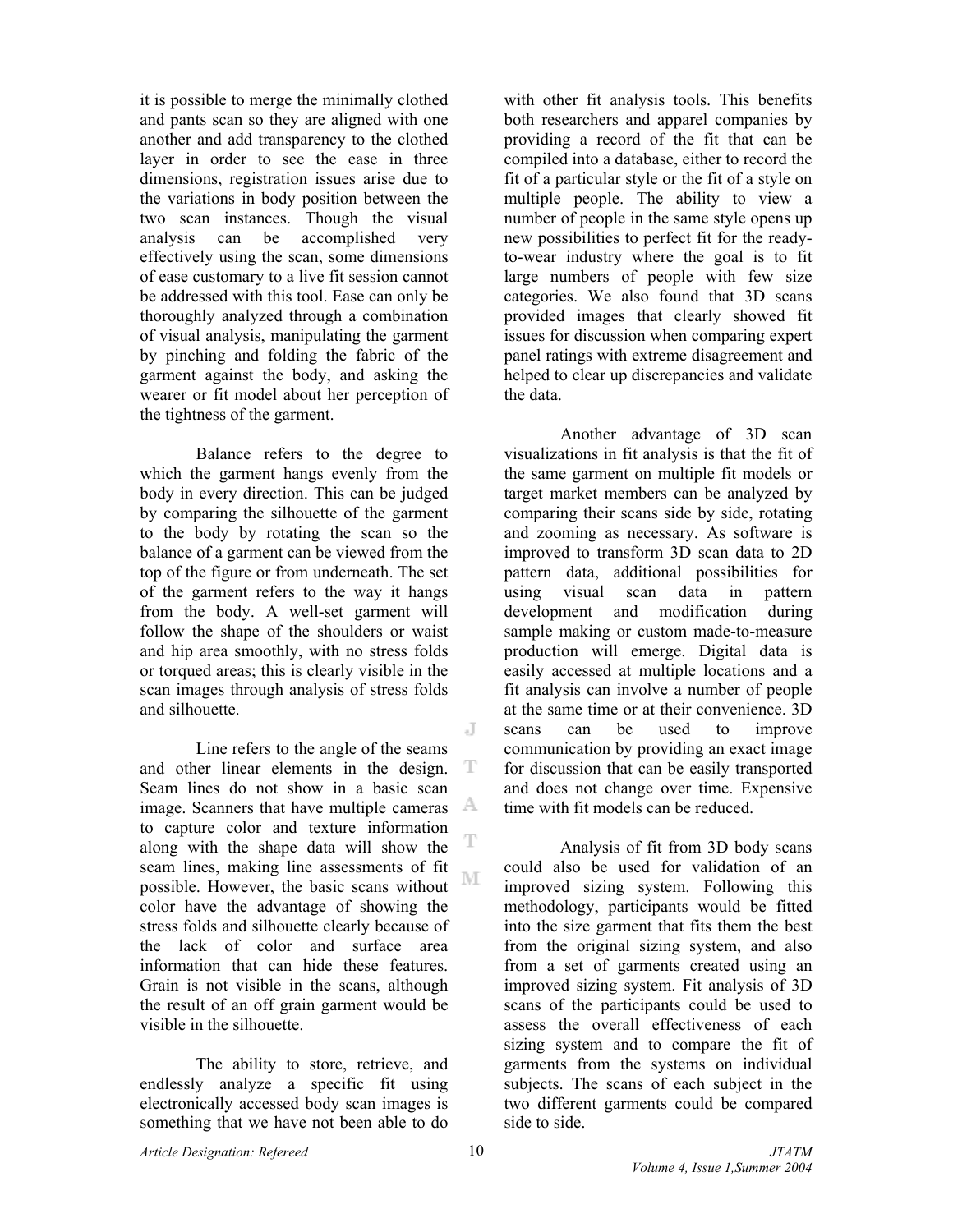There is great potential for 3D scans in fit analysis in research and industry. Scan visualizations illustrate with images what statistical comparisons of measurements tell us about fit with numbers. The ability to easily scan and organize a database representing the fit of target market members in specific garment styles will provide information necessary to adjust patterns and sizing systems to better fit our population. Industry methods could be adjusted to add a new level of fit testing by trying the full range of sizes on a set of fit models of different sizes. The technology is available to accurately capture spatial data that when visualized, convey all the complexity of the fit of clothing which can be analyzed and saved for later reference. The method of assessing and rating fit from 3D scans using an expert panel of judges has been successfully demonstrated. As the advantages in using 3D scans for fit analysis are recognized, this powerful tool will contribute greatly to the development of better fitting apparel.

## **References**

- Abend, J. (2001, February). Tapping into a virtual world. *Bobbin, 42,* 38-47.
- Ashdown, S. P., Petrova, A., Loker, S., & Cowie, L. (in press). Development of protocols for objective fit  $\mathbb{J}$ analysis using body scan data. T *International Journal of Clothing Science and Technology*. A
- Ayotte, N. (2003, August 8, 2003). *The*  T *Matrix Reloaded and a Canadian technology*. Retrieved May 21, M [2004, from http://www.dfait](http://www.dfaitmaeci.gc.ca/arts/matrix_canadaen.asp)maeci.gc.ca/arts/matrix\_canadaen.asp
- Cerney, M. M. (2003). *The role of univariate and multivariate data in the design of advanced operator workstations.* Unpublished Master of Science thesis, Iowa State University, Ames.
- Chezzi, D. (2004, March 22). Star-studded games: With major stars, directors and musicians getting on the

bandwagon, video games are becoming 'the new radio'. *Maclean's, 2004*.

- Choi, M. S., & Ashdown, S. P. (2002). The design and testing of work clothing for female pear workers. *Clothing and Textiles Research Journal, 20*(4), 253-263.
- Daanen, H. A. M., & van de Water, G. J. (1998, November 30). Whole body scanners. *Displays, 19,* 111-120.
- DesMarteau, K., & Speer, J. K. (2004). Entering the third dimension. *Apparel Magazine*, 28-33.
- Douty, H. I. (1968, January). Visual somatometry in health-related research. *Journal of Alabama, 39,* 21-24.
- Erwin, M., Kinchen, L., & Peters, K. (1979). *Clothing for moderns* (6th ed.). Englewood Cliffs, NJ: Prentice Hall.
- Leibowitz, H. W., & Post, R. B. (1982). Capabilities and limitations of the human being as a sensor. In J. T. Kuznicki, R. A. Johnson & A. F. Rutkiewic (Eds.), *Selected sensory methods: Problems and approaches to measuring hedonics ASTM STP 773*. Philadelphia: American Society for Testing and Materials.
- McCulloch, C. E., Paal, B., & Ashdown, S. P. (1998). An optimisation approach to apparel sizing. *Journal of the Operational Research Society, 49*(5), 492-499.
- Robertson, B. (2001). 24 reality check Digital actors perform on digital sets in a groundbreaking special effects effort fot the movie Final Fantasy: The Spirits Within. *Computer graphics world, 24,* 24-32.
- Tahan, A., Buxton, B., Ruiz, M. C., & Bougourd, J. (2003, April). *Point distribution models of human body shape from a canonical representation of 3D scan data.* Paper presented at the Numérisation